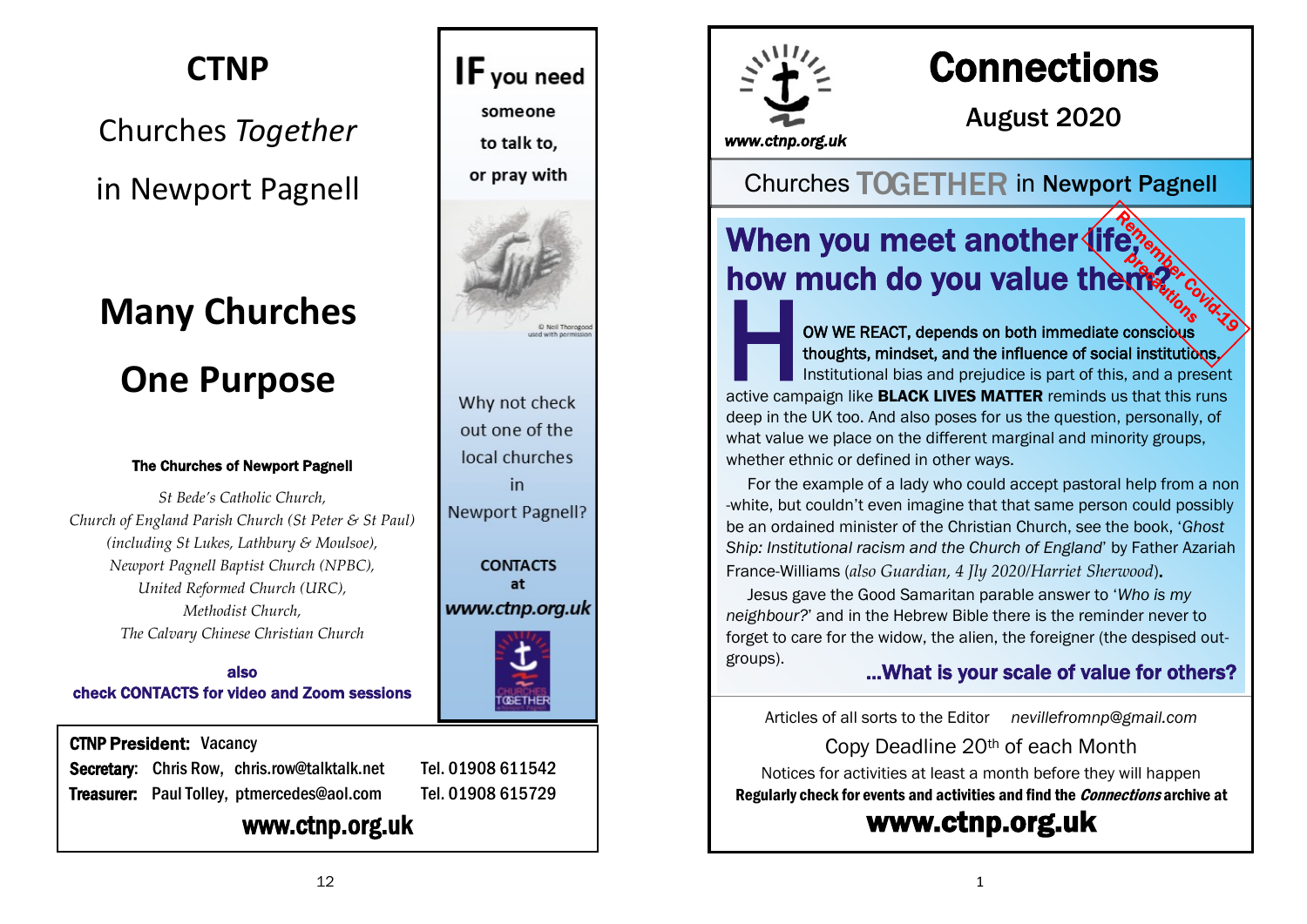# Minister's Letter

### Change and the next stage in my journey

ELLO<br>
letter<br>
uRC<br>
share my thinking ELLO! I HAVE BEEN PART OF THE TEAM WRITING THESE letters for nearly twelve years. As minister at Newport Pagnell URC (United Reformed Church) I have enjoyed being able to share my thinking, reflections and faith with people in the local community. When people begin letters with such words, it is inevitable that they are going to say that change is ahead...and so it is!

From 1st October I am going to be the Secretary for Education and Learning for the United Reformed Church at Church House, London. This role brings together my previous experiences of being a teacher and serving as a minister. It is something that I am looking forward to beginning. But also change always brings with it a sense of loss, and I will miss all that ministry has brought me and blessed me with, in Newport Pagnell.

Initially Newport Pagnell URC will be in vacancy as they work out what ministry is needed now. This is particularly in the light of the Mead Centre project that has emanated from the life of the church and its desire to offer an inclusive and welcoming space in the town. As has become even clearer during lockdown, the church is the people, and they will all still continue to live out the love of God through the life and work of the church community.

**No-longer coming this August, but now planned for next August (2021)**

# CTNP Holiday Club

# regretfully cancelled for this year

*because of Covid-19 related uncertainties*

details of summer online club alternatives will be posted on *[www.ctnp.org.uk](https://www.ctnp.org.uk)*

Next Year *(Covid-19 conditions permitting) planned for 9th-12th August 2021*

> Lovat Hall, Newport Pagnell Baptist Church

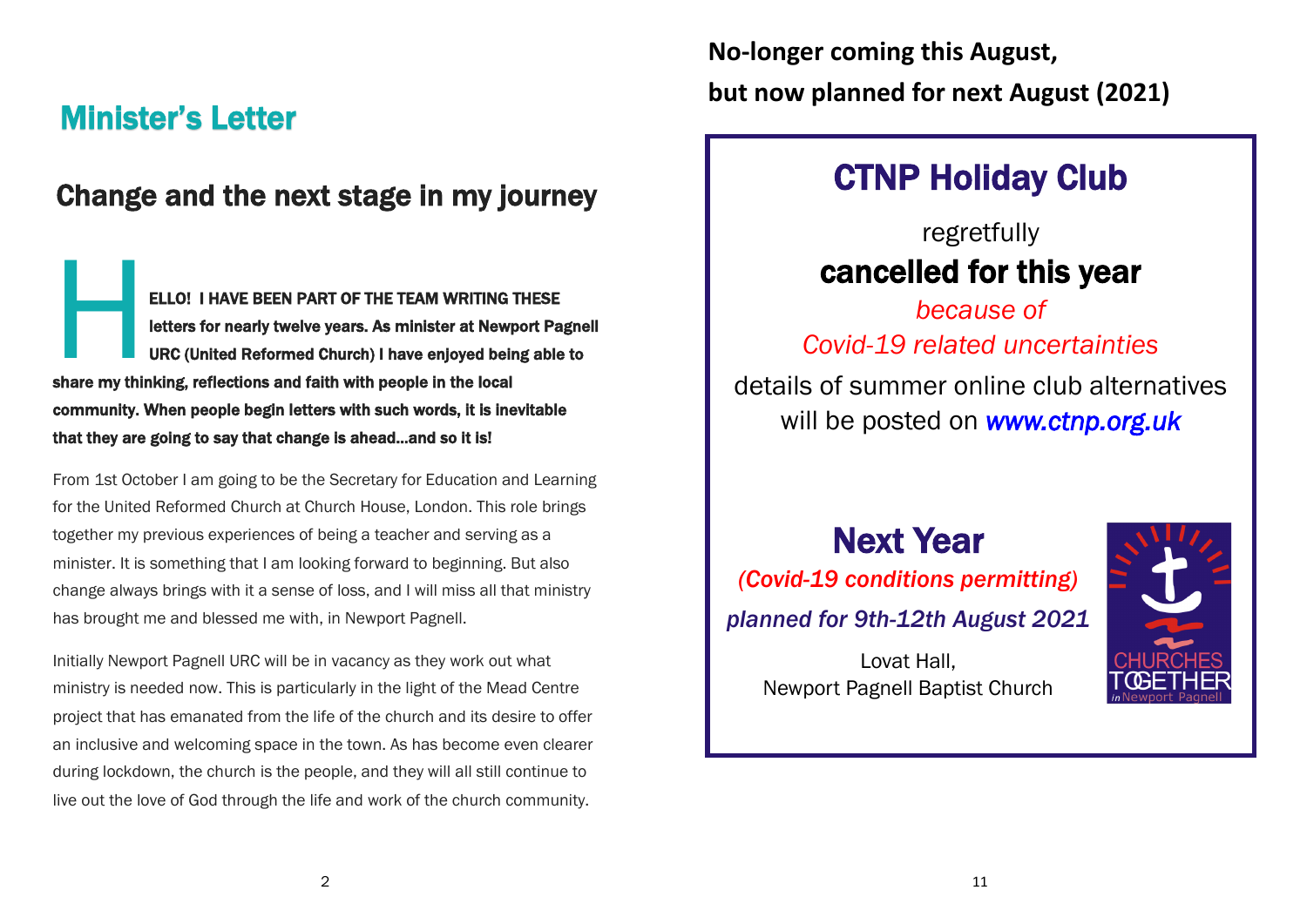#### The Newport Pagnell Emergency Help Scheme (EHS)

# currently SUSPENDED because of Covid-19/Coronavirus

it is impossible to maintain safe distancing in a car

### Time is running out...

### ...to find an editor

to continue the production of this monthly CTNP newsletter *Connections*.

If you would like to see the publication of this newsletter continue

Please Contact Neville Watson *[nevillefromnp@gmail.com](mailto:nevillefromnp@gmail.com)*

*Source acknowledged:*

*pinclipart.com*

May I end by saying a massive 'thank you' to everyone I have served alongside, journeyed with, and been challenged, helped and blessed by. In the Bible, travelling, moving on, journeying to new places, is a theme that runs from beginning to end—so I am following in the footsteps of faithful people through the ages. I look forward to what this next stage of my journey will bring, and will take with me precious memories of all I have experienced in my role for the past twelve years.

#### *Blessings,*

*Jenny Mills*

*Minister of Newport Pagnell United Reformed Church And West End United Church, Wolverton.*

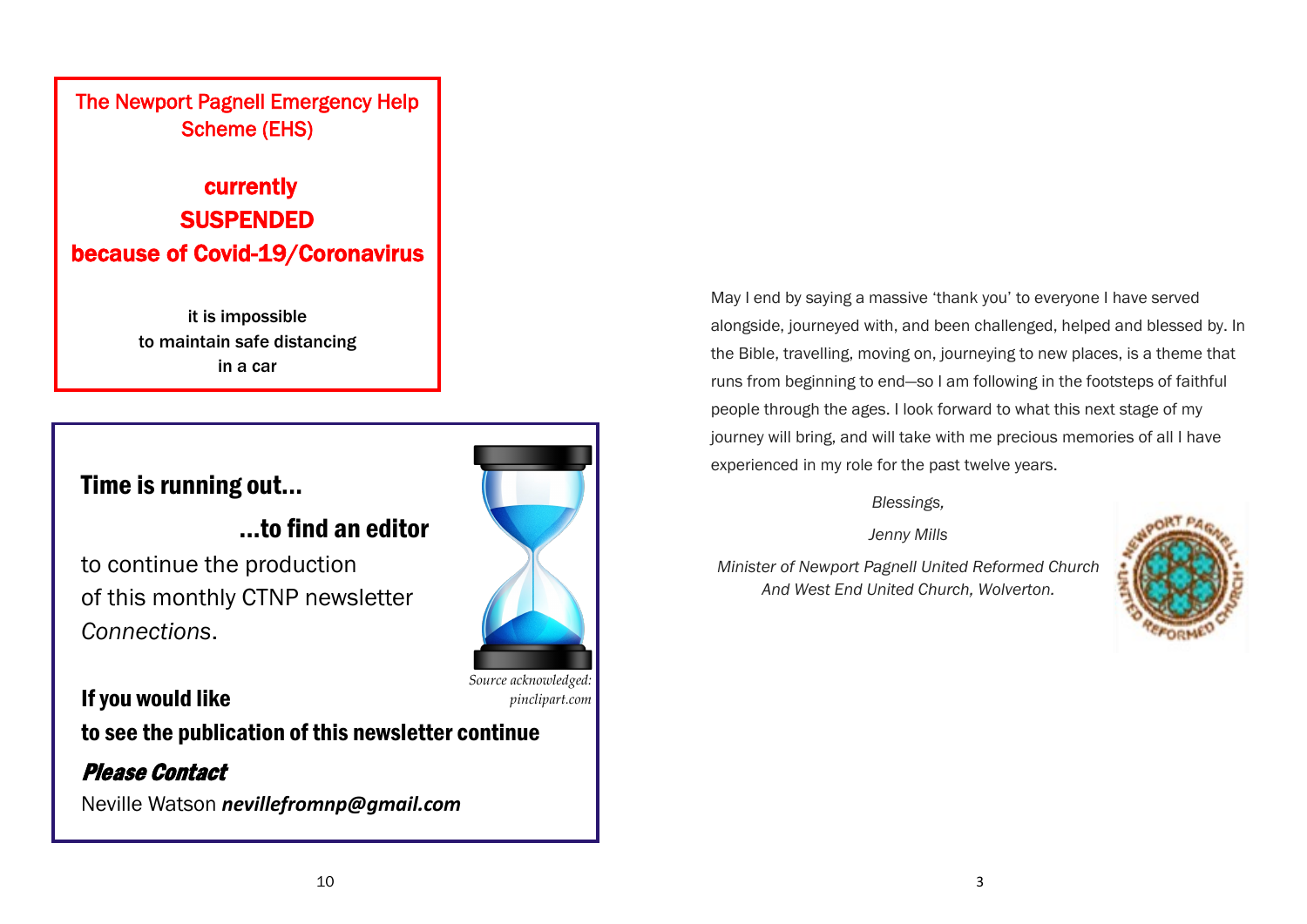#### If you would like to

- What's alent
- contribute a short article of comment or testimony
- join in discussions about how to communicate about **CTNP**

#### Contact Neville Watson

#### *[nevillefromnp@gmail.com](mailto:nevillefromnp@gmail.com)*



# Newport Pagnell Covid-19 Response Group

Local volunteers helping Newport Pagnell residents

N ewport Pagnell Covid-19 Response Group is an umbrella group of around 60 local volunteers who are helping the elderly, vulnerable and isolated in Newport Pagnell during the current pandemic emergency.

Operating in clusters, on a street-by-street basis across the town, to bring together volunteers, the medical centre, pharmacies, the town council, local churches and the Newport Pagnell General Chit-Chat Facebook group, to help the community during the pandemic.

#### *[www.npcovid19.org](http://www.npcovid19.org)*

- TO VOLUNTEER-joint the Facebook group, contact the Town Council on 01908 618756, or email npresponse@hotmail.com
- $\sqrt{\phantom{a}}$   $\sqrt{\phantom{a}}$   $\sqrt{\phantom{a}}$   $\sqrt{\phantom{a}}$   $\sqrt{\phantom{a}}$   $\sqrt{\phantom{a}}$   $\sqrt{\phantom{a}}$   $\sqrt{\phantom{a}}$   $\sqrt{\phantom{a}}$   $\sqrt{\phantom{a}}$   $\sqrt{\phantom{a}}$   $\sqrt{\phantom{a}}$   $\sqrt{\phantom{a}}$   $\sqrt{\phantom{a}}$   $\sqrt{\phantom{a}}$   $\sqrt{\phantom{a}}$   $\sqrt{\phantom{a}}$   $\sqrt{\phantom{a}}$   $\sqrt{\phantom{a}}$   $\sqrt{\phantom{a}}$  have already been pushed through your letter-box

**f** find the group at Newport Pagnell Covid-19 Response

### Covid-19/Coronavirus—a short reminder

(to complement anything else you may have heard)

- **Minimise touching** surfaces, and never the face (virus lifetime on aluminium and plastic more than 1 day)
- $\bullet$  Keep your distance
- **Thorough washing hands** with soap
- $\bullet$  Wear a **mask**, when inside with others, or in groups
- Beware of **asymptomatic carriers** (only a test will show this)
- Listen to medical experts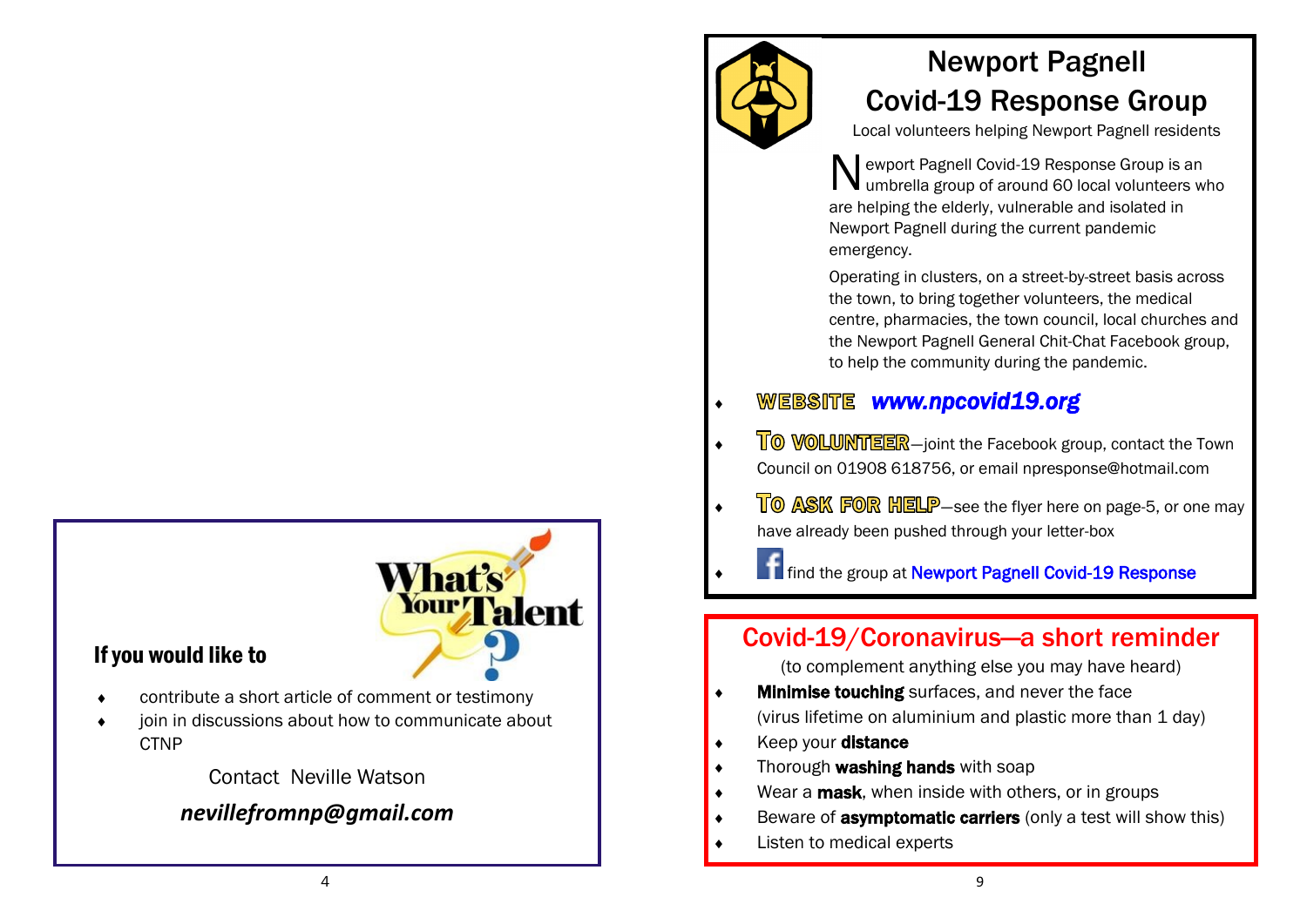# **IF YOU ARE SELF-ISOLATING, WE CAN HELP**







LOCAL VOLUNTEERS HELPING NEWPORT PAGNELL RESIDENTS

or contact me via email at npresponsechotmail.com

#### If you are self-isolating due to COVID-19, I can help you.

Collecting and delivering your shopping A friendly phone call | posting mail Other urgent requests

#### I will do my best to help you (for free!) - just ask.

Coronavirus is contagious. We will avoid physical contact (2m distance). We will always show you a volunteer card. If you want to verify our official status, please call the Newport Pagnell Town Council office on 01908 618756, or find us on Facebook - Newport Pagnell Covid-19 Response Group

#### IF YOU DON'T NEED HELP, CAN YOU VOLUNTEER?

You can do this by joining the Facebook group, calling the Town Council office on 01908 618756 or emailing us at npresponse hotmail.com

We take your privacy seriously. Your information will be kept secure. It will NOT be used for anything other than the Newport Pagnell COVID-19 response and will NOT be shared with third parties. At the end of the emergency all details will be erased.

Please wash your hands after reading this leaflet